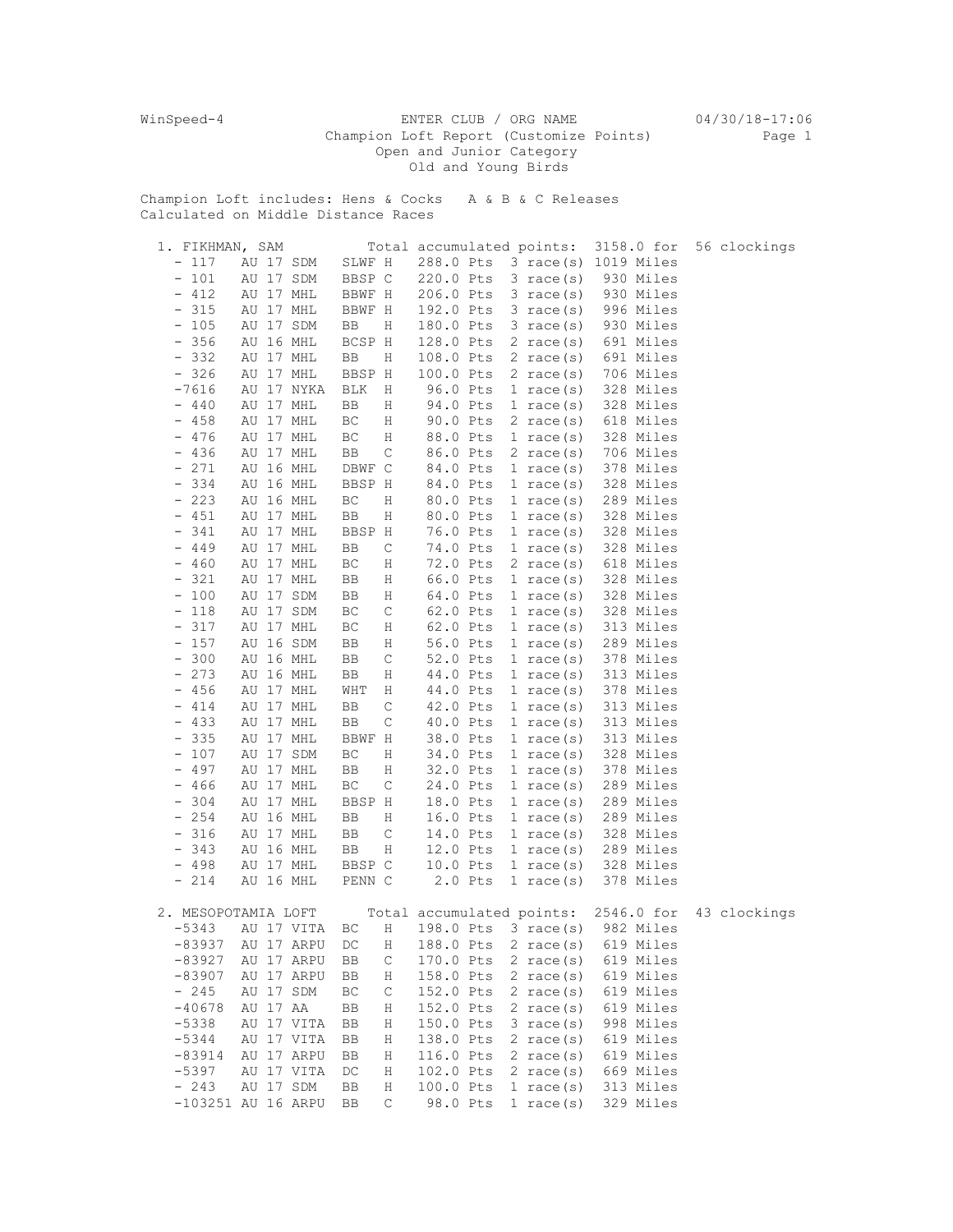| 4                               |          | AU 16 BIG  | BB     | Η            | 96.0 Pts                            |           | 1 race $(s)$        |  | 379 Miles  |              |
|---------------------------------|----------|------------|--------|--------------|-------------------------------------|-----------|---------------------|--|------------|--------------|
| $-3591$                         |          | AU 16 VITA | BB     | Η            | 94.0 Pts                            |           | $1 \text{ race}(s)$ |  | 290 Miles  |              |
| $-276$                          |          | AU 16 MESO | BB     | C            | 90.0 Pts                            |           | $1 \text{ race}(s)$ |  | 379 Miles  |              |
| $-83929$                        |          | AU 17 ARPU | DC     | Η            | 90.0 Pts                            |           | $1 \text{ race}(s)$ |  | 290 Miles  |              |
| $-83925$                        |          | AU 17 ARPU | DC     | Η            | 64.0 Pts                            |           | 3 race(s)           |  | 932 Miles  |              |
| $-375$                          |          | AU 17 MESO | DCWF C |              | 60.0 Pts                            |           | 1 race $(s)$        |  | 329 Miles  |              |
|                                 |          |            |        |              | CHAMPION LOFT REPORT (WinSpeed - 4) |           |                     |  |            | page 2       |
|                                 |          |            |        |              |                                     |           |                     |  |            |              |
| $-130$                          |          | AU 16 SDM  | DC     | Η            | 54.0 Pts                            |           | $1 \text{ race}(s)$ |  | 290 Miles  |              |
| $-36501$                        | AU 15 AA |            | ВC     | C            | 52.0 Pts                            |           | $1 \text{ race}(s)$ |  | 290 Miles  |              |
| $-40700$                        | AU 17 AA |            | SIL    | Η            | 40.0 Pts                            |           | $1 \text{ race}(s)$ |  | 329 Miles  |              |
| $-5388$                         |          | AU 17 VITA | ВC     | Η            | 40.0 Pts                            |           | 1 race(s)           |  | 379 Miles  |              |
| $-83939$                        |          | AU 17 ARPU | BB     | С            | 30.0 Pts                            |           | $1 \text{ race}(s)$ |  | 290 Miles  |              |
| $-5377$                         |          | AU 17 VITA | BB     | $\mathsf C$  | 28.0 Pts                            |           | $1 \text{ race}(s)$ |  | 329 Miles  |              |
| $-489$                          | AU 16 SD |            | BB     | Η            | 26.0 Pts                            |           | $1 \text{ race}(s)$ |  | 379 Miles  |              |
| $-5372$                         |          | AU 17 VITA | DC     | Η            | 22.0 Pts                            |           | $1 \text{ race}(s)$ |  | 329 Miles  |              |
| $-286$                          |          | AU 16 MESO | DC     | Η            | 20.0 Pts                            |           | $1 \text{ race}(s)$ |  | 290 Miles  |              |
| -5361                           |          | AU 17 VITA | BB     | Η            | 18.0 Pts                            |           | 2 race(s)           |  | 692 Miles  |              |
|                                 |          |            |        |              |                                     |           |                     |  |            |              |
| 3. KURD LOFT                    |          |            |        |              | Total accumulated points:           |           |                     |  | 2226.0 for | 45 clockings |
| $-790$                          | AU 15 SD |            | BBSP H |              | 98.0 Pts                            |           | $2 \text{ race}(s)$ |  | 604 Miles  |              |
| $-188$                          | AU 16 SD |            | BB     | Η            | 96.0 Pts                            |           | $1 \text{ race}(s)$ |  | 313 Miles  |              |
| 29                              | AU 16 SD |            | BB     | Η            | 94.0 Pts                            |           | $1 \text{ race}(s)$ |  | 379 Miles  |              |
| 454<br>$\qquad \qquad -$        | AU 17 SD |            | DCSP C |              | 94.0 Pts                            |           | $1 \text{ race}(s)$ |  | 313 Miles  |              |
| 47<br>$\qquad \qquad -$         |          | AU 17 SDM  | BBWF H |              | 92.0 Pts                            |           | $1 \text{ race}(s)$ |  | 313 Miles  |              |
| $-440$                          | AU 17 SD |            | BBWF H |              | 90.0 Pts                            |           | $1 \text{ race}(s)$ |  | 313 Miles  |              |
| -102273 AU 16 ARPU              |          |            | BB     | Η            | 90.0 Pts                            |           | 2 race(s)           |  | 642 Miles  |              |
| $-598$                          | AU 17 SD |            | BB     | Η            | 88.0 Pts                            |           | $1 \text{ race}(s)$ |  | 313 Miles  |              |
| $-521$                          | AU 17 SD |            | ВC     | Η            | 86.0 Pts                            |           | 1 race(s)           |  | 313 Miles  |              |
| $-102272$ AU 16 ARPU            |          |            | BBWF H |              | 84.0 Pts                            |           | $1 \text{ race}(s)$ |  | 313 Miles  |              |
| $-502$                          | AU 17 SD |            | BBWF H |              | 82.0 Pts                            |           | 1 race $(s)$        |  | 313 Miles  |              |
| $-416$                          | AU 17 SD |            | BB     | Η            | 80.0 Pts                            |           | $1 \text{ race}(s)$ |  | 313 Miles  |              |
| $-296$                          | AU 17 SD |            | BBSP H |              | 74.0 Pts                            |           | 2 race(s)           |  | 642 Miles  |              |
| 593<br>$\overline{\phantom{a}}$ | AU 17 SD |            | BB     | Η            | 74.0 Pts                            |           | $1 \text{ race}(s)$ |  | 313 Miles  |              |
| $-210$                          |          | AU 17 SDM  | BB     | Η            | 64.0 Pts                            |           | $1 \text{ race}(s)$ |  | 313 Miles  |              |
| $-533$                          | AU 17 SD |            | BB     | Η            | 64.0 Pts                            |           | $1 \text{ race}(s)$ |  | 379 Miles  |              |
| $-1997$                         | AU 15 SD |            | BB     | Η            | 62.0 Pts                            |           | $1 \text{ race}(s)$ |  | 290 Miles  |              |
| $-211$                          |          | AU 17 SDM  | BB     | Η            | 60.0 Pts                            |           | $1 \text{ race}(s)$ |  | 313 Miles  |              |
| $-206$                          |          | AU 17 SDM  | BB     | Η            | 58.0 Pts                            |           | $1 \text{ race}(s)$ |  | 313 Miles  |              |
| $-102274$ AU 16 ARPU            |          |            | SLT    | Η            | 56.0 Pts                            |           | 1 race $(s)$        |  | 313 Miles  |              |
| 11<br>$\overline{\phantom{a}}$  | AU 16 SD |            | BB     | Η            | 52.0 Pts                            |           | 1 race $(s)$        |  | 313 Miles  |              |
| $-129$                          | AU 16 SD |            | ВC     | $\mathsf C$  | 48.0 Pts                            |           | $1 \text{ race}(s)$ |  | 379 Miles  |              |
| $-204$                          |          | AU 17 SDM  | BB     | С            | 46.0 Pts                            |           | $1 \text{ race}(s)$ |  | 329 Miles  |              |
| $-205$                          |          | AU 17 SDM  | DC     | $\mathsf{C}$ | 46.0 Pts                            |           | 1 race $(s)$        |  | 313 Miles  |              |
| 506                             | AU 17 SD |            | ВB     | Η            | 44.0 Pts                            |           | 1 race $(s)$        |  | 329 Miles  |              |
| 56                              | AU 16 SD |            | BB     | Η            | 40.0 Pts                            |           | 1 race $(s)$        |  | 290 Miles  |              |
| 13                              | AU 16 SD |            | BB     | Η            | 38.0 Pts                            |           | 2 race $(s)$        |  | 619 Miles  |              |
| $-102271$ AU 16 ARPU            |          |            | BB     | Η            | 38.0 Pts                            |           | 1 race $(s)$        |  | 290 Miles  |              |
| $-1150$                         | AU 16 SD |            | ВC     | Η            | 36.0 Pts                            |           | $1 \text{ race}(s)$ |  | 290 Miles  |              |
| $-407$                          | AU 17 SD |            | BB     | С            | 34.0 Pts                            |           | 1 race $(s)$        |  | 313 Miles  |              |
| 445<br>$\qquad \qquad -$        | AU 17    | SD         | BB     | Η            | 32.0 Pts                            |           | 1 race $(s)$        |  | 313 Miles  |              |
| 185<br>$\qquad \qquad =$        | AU 16 SD |            | BB     | Η            | 30.0 Pts                            |           | 1 race $(s)$        |  | 313 Miles  |              |
| 162<br>$\overline{\phantom{a}}$ | AU 16 SD |            | BCSP H |              | 28.0 Pts                            |           | 1 race $(s)$        |  | 379 Miles  |              |
| 579<br>$\qquad \qquad -$        | AU 17 SD |            | BBSP H |              | 24.0 Pts                            |           | 1 race $(s)$        |  | 313 Miles  |              |
| 893<br>$\qquad \qquad -$        | AU 15 SD |            | BB     | C            | 22.0 Pts                            |           | 1 race $(s)$        |  | 313 Miles  |              |
| 426<br>-                        | AU 17 SD |            | BBWF C |              | 20.0 Pts                            |           | $1$ race(s)         |  | 313 Miles  |              |
| 538<br>$\qquad \qquad -$        | AU 17 SD |            | DC     | Η            | 18.0 Pts                            |           | 1 race $(s)$        |  | 313 Miles  |              |
| 460<br>$\qquad \qquad -$        | AU 17 SD |            | BCSP H |              | 16.0 Pts                            |           | 1 race $(s)$        |  | 313 Miles  |              |
| 589<br>-                        | AU 17 SD |            | BB     | Η            | 14.0 Pts                            |           | 1 race $(s)$        |  | 313 Miles  |              |
| 83<br>-                         | AU 16 SD |            | ВC     | Η            |                                     | 8.0 Pts   | 1 race $(s)$        |  | 329 Miles  |              |
| 42<br>$\overline{\phantom{a}}$  | AU 16 SD |            | BBWF H |              |                                     | $6.0$ Pts | $1$ race (s)        |  | 329 Miles  |              |
|                                 |          |            |        |              |                                     |           |                     |  |            |              |
| 4. VAN GRUEN LOFT               |          |            |        |              | Total accumulated points:           |           |                     |  | 956.0 for  | 21 clockings |